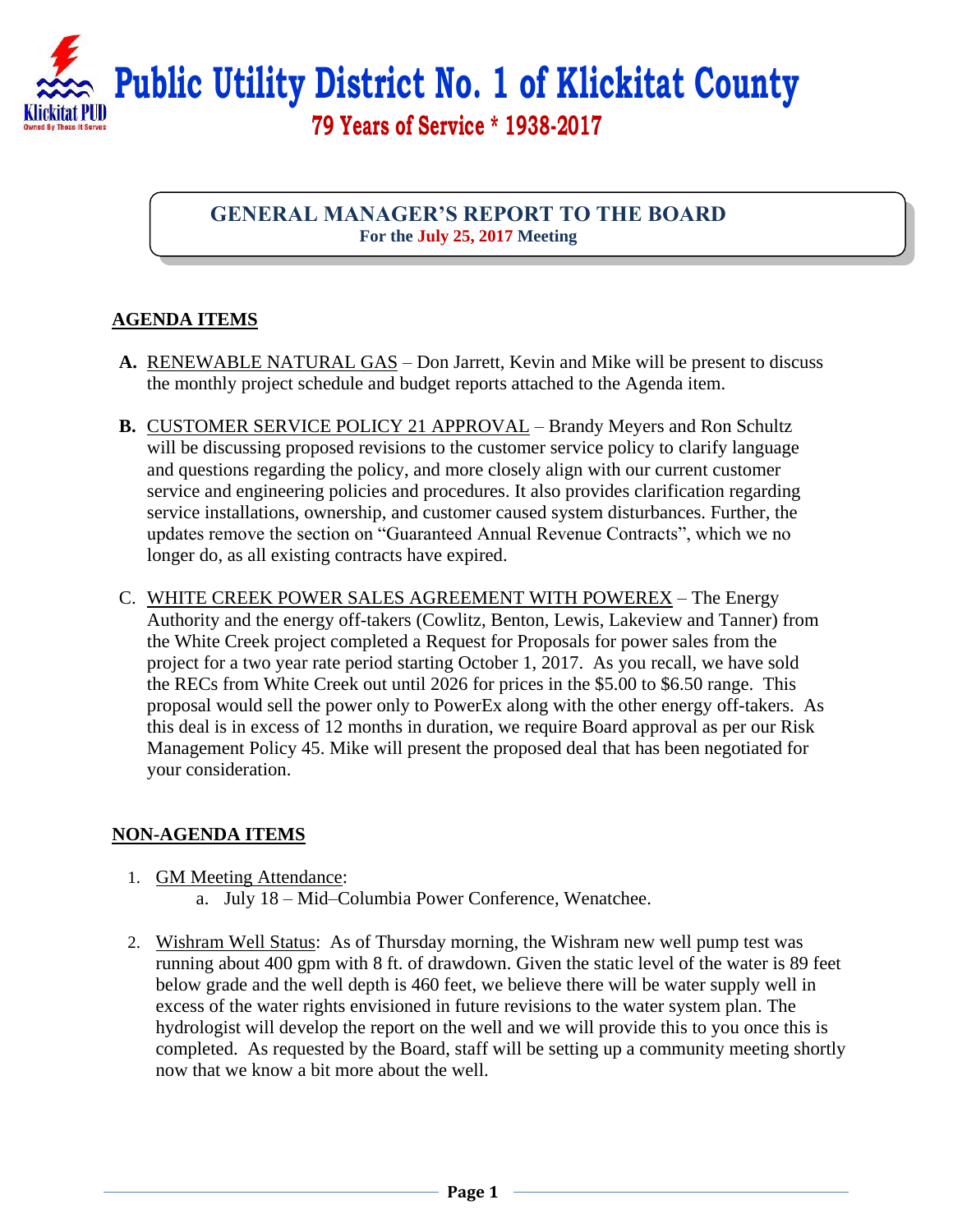- 3. Fitch Affirms our A- Stable Rating We completed discussions with Fitch regarding our semi-annual bond rating review and I am very happy to say that they affirmed our current rating. I think it demonstrates strong fiscal control by the Board, along with sound financial management and solid financial planning and forecasting by staff. Attached is their report for your review.
- 4. Answering Service In the middle of May, our answering service's facilities burned down and as far as we could tell, they pretty much closed up shop. As we had been considering using the Emergency Management Services (EMS) 911 facility to cover our after-hours calls, we worked with them to take over taking the calls immediately. We have since exchanged contracts and the final version is with them for signature. The contract is annual and the cost is \$400 a month. So far, we have had good coverage and the small details that are expected with new relationships are being worked out. The only thing I think that is noticeable is there is a much higher level of professionalism and more formal interactions, which I believe is a positive thing.
- 5. Ontario One Purchases Avista I do not appreciate the value proposition of this deal, but attached is an article discussing the purchase of Avista by Hydro One, which is the old Ontario (Canada) Hydro Transmission and Distribution Company. The purchase price was reported at \$5.3 billion. I assume USD! Hydro One is still partially owned by the Ontario provincial government, although they have sold equity shares to private investors in recent years to raise money for the Ontario provincial government, which has struggled with debt levels.
- 6. Goodnoe Station Water Supply Status The Department of Ecology (DOE) passed the Record of Examination on June  $19<sup>th</sup>$ . There is an appeal period that ends today (Friday, July  $21<sup>st</sup>$ ), so I will provide you an update at the meeting.
- 7. CA 100% RPS- Committee Hearing outcome: I am not sure if this is going well or going badly as it relates to us as a BPA customer and given the potential for our HW Hill generation to be used for ramping or capacity services in the future. We did deliver the Public Generating Pool and BPA letters to the hearings as we discussed last meeting.

An amendment was introduced and passed this week that removed any specific limitations or requirements for what can be used to meet the 40% zero-carbon requirement by 2045. However, all public discussion around the amendment was focused on ensuring in-state hydro would count. There was no public discussion about out-of-state resources.

Labor and The Utility Reform Network (TURN) in California is concerned that allowing outof-state hydro would impact of the economic and environmental benefits of the bill. Part of their premise is that the sale of NW Hydro to California could increase thermal use in the Northwest, thereby reducing environmental benefits. Complicating discussions is the meteoric rise in Community Choice Aggregators and their ability to buy out-of-state hydro is being argued to reduce demand for build in California.